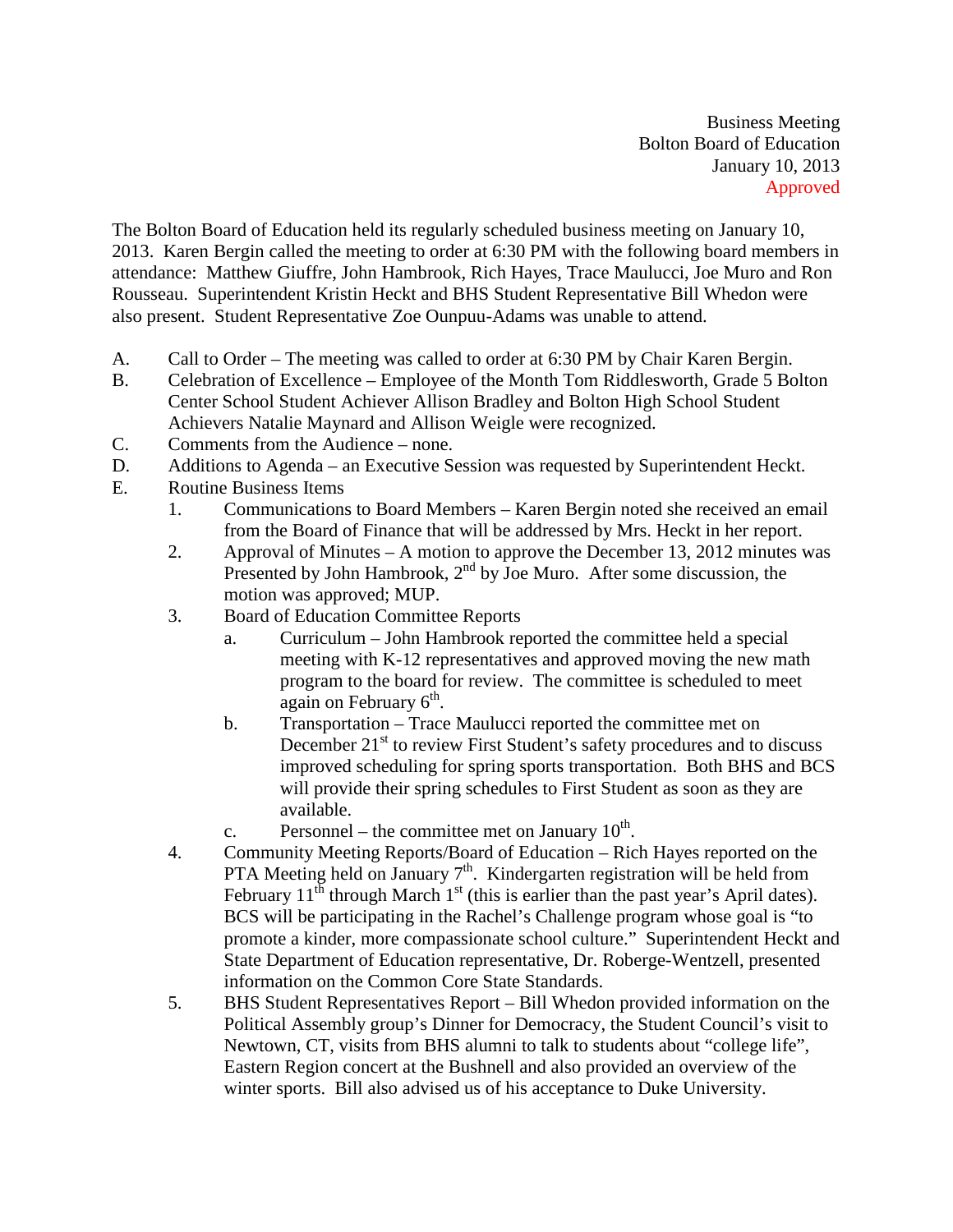- 6. Administrators Reports Clarification was provided by Mr. Maselli that the College Board provides the AP rating that was noted in the BHS report.
- 7. Superintendent of Schools Report
	- a. School Safety Mrs. Heckt reported that she has made arrangements with State Trooper Ron Turner to perform a security walk-through and review of emergency procedures, as well as an examination of the daily student arrival and dismissal routines. Trooper Turner has attended a two-week training by Homeland Security on building safety. Information from his observations will be forwarded to the District Safety Council for review. The particulars of who will accompany Trooper Turner on the walkthrough of the buildings have not yet been worked out.
	- b. Board of Finance Request Karen Bergin asked Board of Finance Chair Robert Munroe to state his request. The Board of Finance is requesting the Board ofEducation to provide them with a notification form of line item transfers. After discussion on the particulars of the request, the Board of Education agreed to provide information to the Board of Finance on line item transfers of \$10,000 or more. Karen asked for a motion to approve notifying the Board of Finance of all line item transfers of \$10,000 or more; motion was presented by Trace Maulucci,  $2<sup>nd</sup>$  by Joe Muro; MUP.
	- c. 2013-2014 School Calendar Superintendent Heckt presented two drafts of theproposed 2013-2014 School Calendar. Both drafts incorporate an additional eight shortened school days for Professional Development. Draft 1 would allow for a 90-minute delay on those days and Draft 2 would allow for an early dismissal. Mrs. Heckt provided information on the rationale for the days selected that did not include March and April as they are student testing months. In addition, the previous superintendent had and understanding with staff and families to hold April vacation intact and Mrs. Heckt intends to honor that past practice with the caveat that extreme weather conditions may warrant using that week for make-up days, but would only happen due to exceptional weather circumstances. Her preference is Draft 2, Early Dismissal, as it provides the most PD hours to staff. At the request of Karen Bergin, the two drafts will be posted on our website with a request for parent feedback. The results of that will be reported to the board prior to the scheduled February meeting on Wednesday, February 13, 2013.
	- d. 2013-2014 Budget Proposal Superintendent Heckt presented her Power Point on the 2013-2014 budget proposal of a 6.64% increase representing \$851K increase over last year. In response to questions raised, Mrs. Heckt stated that the new student Columbia "commitment date" should be coming up in approximately 6 weeks. There have been significant measures taken to attract the Columbia students in the forms of presentations, family mailings, an open house and student shadowing opportunities. Additionally, Mrs. Heckt is in conversation with Columbia Superintendent Francine Coss and Bolton's Administrative Officer Joyce Stille to re-open discussions on a joint town collaboration with Ovation Benefits.